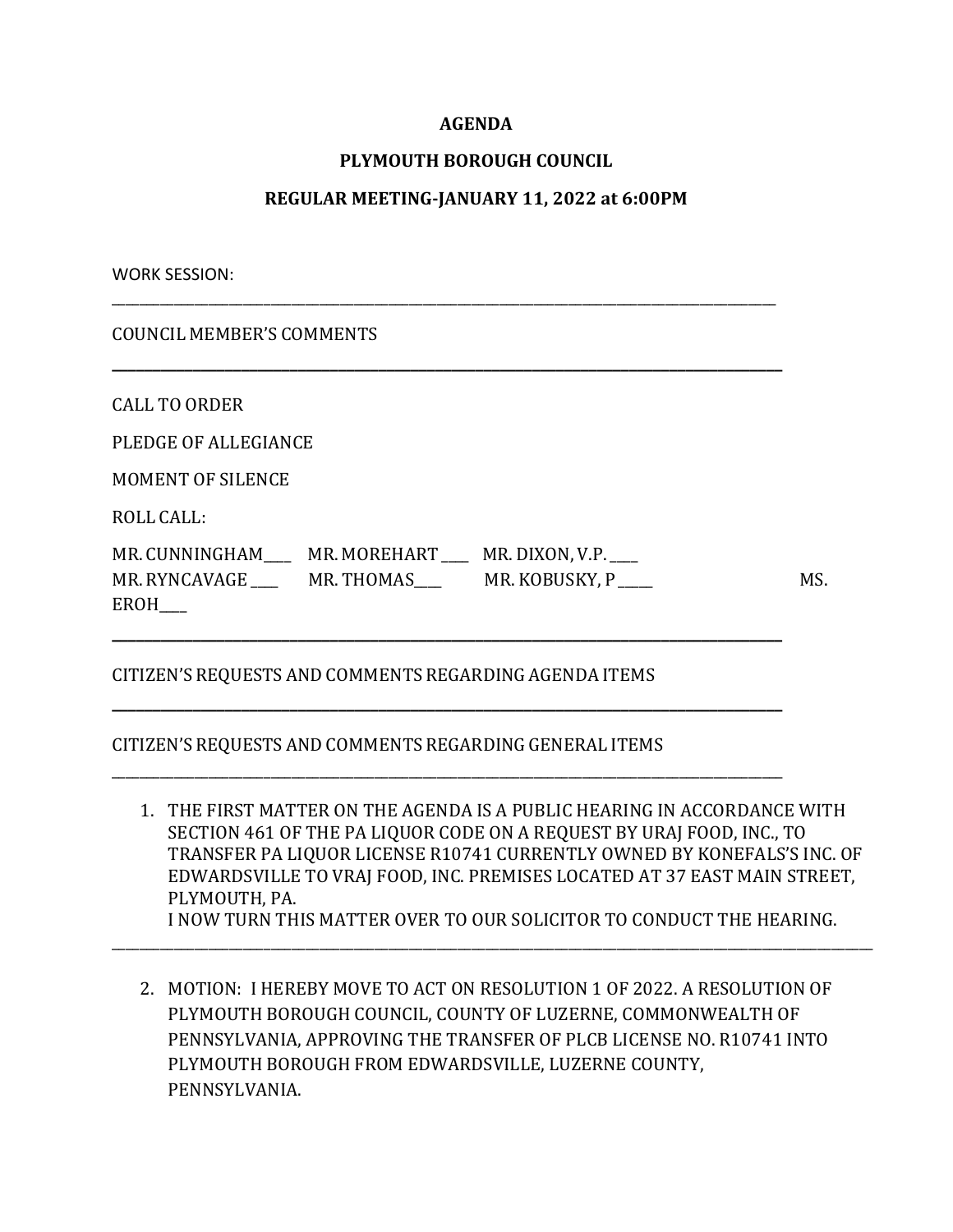| MR. CUNNINGHAM | MR. MOREHART | MR. DIXON, V.P. |
|----------------|--------------|-----------------|
| MR. RYNCAVAGE  | MR. THOMAS   | MR. KOBUSKY, P  |
| MS. EROH       |              |                 |

3. MOTION: I HEREBY MOVE TO APPROVE THE COLLECTIVE BARGAINING AGREEMENT FOR THE STREET DEPARTMENT AND OFFICE PERSONNEL, DATED JANUARY 1, 2022 BETWEEN THE BOROUGHAND TEAMSTERS LOCAL 401, WHICH WAS NEGOTIATED BETWEEN THE PARTIES FOR THE CONTRACT YEAR COMMENCING JANUARY 1, 2022 AND ENDING DECEMBER 31, 2022. I FURTHER MOVE TO AUTHORIZE THE PRESIDENT OF COUNCIL, RON KOBUSKY AND COUNCILMAN JOHN THOMAS TO SIGN THE AGREEMENT ON BEHALF OF THE BOROUGHAND AUTHORIZE THE BOROUGH SECRETARY, GAIL BURDULIS TO AFFIX THE BOROUGH SEAL TO THE COLLECTIVE BARGAINING AGREEEMNET.

| MR. CUNNINGHAM | MR. MOREHART | MR. DIXON, V.P. |
|----------------|--------------|-----------------|
| MR. RYNCAVAGE  | MR. THOMAS   | MR. KOBUSKY, P  |
| MS. EROH       |              |                 |

\_\_\_\_\_\_\_\_\_\_\_\_\_\_\_\_\_\_\_\_\_\_\_\_\_\_\_\_\_\_\_\_\_\_\_\_\_\_\_\_\_\_\_\_\_\_\_\_\_\_\_\_\_\_\_\_\_\_\_\_\_\_\_\_\_\_\_\_\_\_\_\_\_\_\_\_\_\_\_\_\_\_\_\_\_\_\_\_\_\_\_\_\_\_\_\_\_

4. MOTION: I HEREBY MOVE TO APPOINT RICHARD FORSEY AS A PART TIME SCHOOL CROSSIN GUARD, AS ANAT WILL EMPLOYEE AND SHALL NOT RECEIVE BENEFITS OF ANY TYPE, INCLUDING BUT NOT LIMITED TO; SICK TIME; VACATION TIME, HOLIDAY PAY, OR HEALTH INSURANCE COVERAGE. SAID CROSSING GUARD SHALL BE PAID ANHOURLY RATE OF \$8.75 AND APPOINTMENT SHALL START IMMEDIATELY.

| MR. CUNNINGHAM | MR. MOREHART | MR. DIXON, V.P. |
|----------------|--------------|-----------------|
| MR. RYNCAVAGE  | MR. THOMAS   | MR. KOBUSKY, P  |
| MS. EROH       |              |                 |

\_\_\_\_\_\_\_\_\_\_\_\_\_\_\_\_\_\_\_\_\_\_\_\_\_\_\_\_\_\_\_\_\_\_\_\_\_\_\_\_\_\_\_\_\_\_\_\_\_\_\_\_\_\_\_\_\_\_\_\_\_\_\_\_\_\_\_\_\_\_\_\_\_\_\_\_\_\_\_\_\_\_\_\_\_\_\_\_\_\_\_\_\_\_\_\_\_

5. MOTION: I HEREBY MOVE TO APPOINT PENELOPE LONG AS A PART TIME SCHOOL CROSSIN GUARD, AS ANAT WILL EMPLOYEE AND SHALL NOT RECEIVE BENEFITS OF ANY TYPE, INCLUDING BUT NOT LIMITED TO; SICK TIME; VACATION TIME, HOLIDAY PAY, OR HEALTH INSURANCE COVERAGE. SAID CROSSING GUARD SHALL BE PAID ANHOURLY RATE OF \$8.75 AND APPOINTMENT SHALL START IMMEDIATELY.

| MR. CUNNINGHAM | MR. MOREHART | MR. DIXON, V.P. |
|----------------|--------------|-----------------|
| MR. RYNCAVAGE  | MR. THOMAS   | MR. KOBUSKY, P  |
| MS. EROH       |              |                 |

\_\_\_\_\_\_\_\_\_\_\_\_\_\_\_\_\_\_\_\_\_\_\_\_\_\_\_\_\_\_\_\_\_\_\_\_\_\_\_\_\_\_\_\_\_\_\_\_\_\_\_\_\_\_\_\_\_\_\_\_\_\_\_\_\_\_\_\_\_\_\_\_\_\_\_\_\_\_\_\_\_\_\_\_\_\_\_\_\_\_\_\_\_\_\_\_\_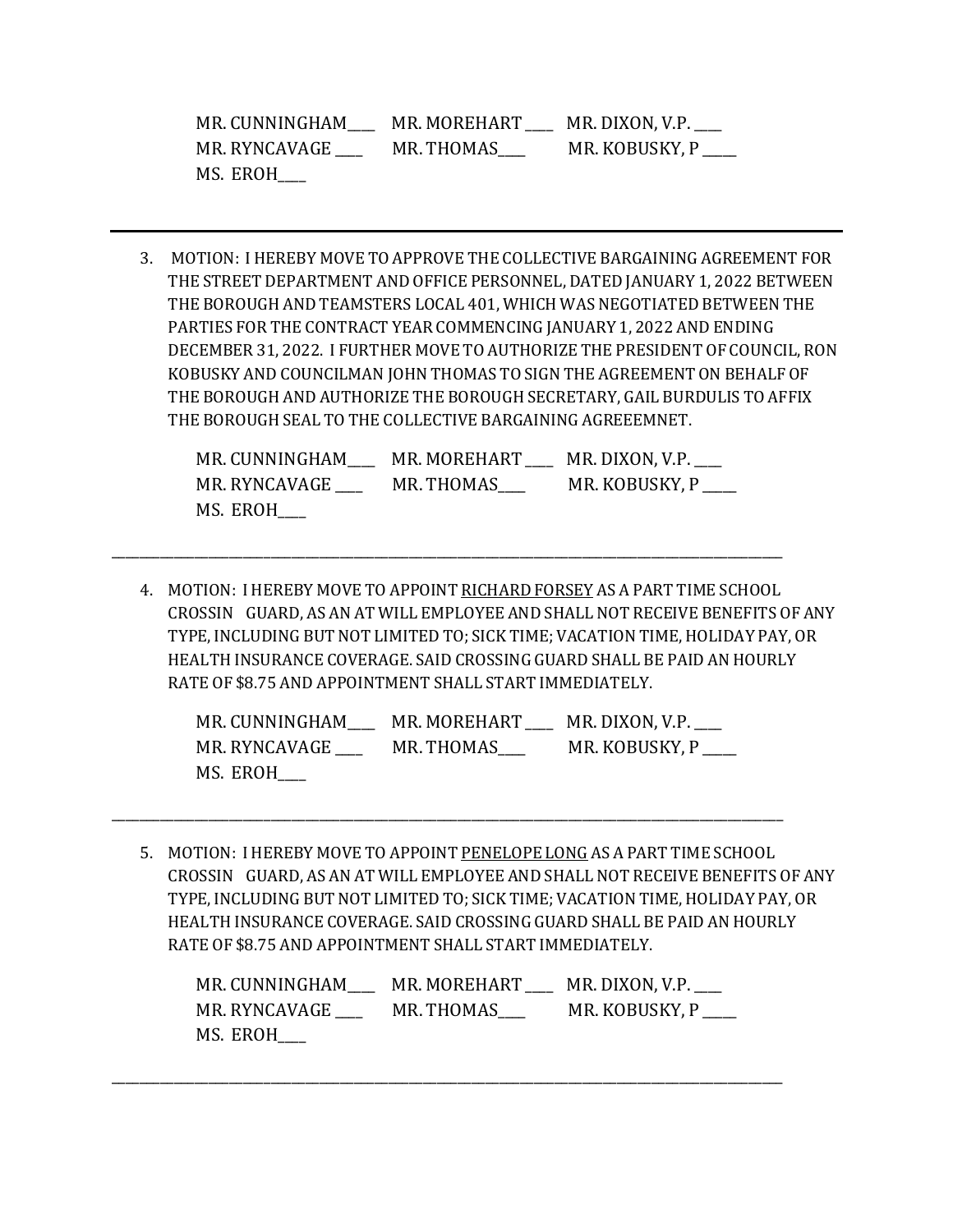6. MOTION: TO PAY FREEDOM SYSTEMSINTHE AMOUNT OF \$1,695.00, FOR THE ANNUAL NSMP/BRONZE NETWORK MAINTENANCE SUPPORT FOR 2022.

| MR. CUNNINGHAM | MR. MOREHART | MR. DIXON, V.P. ___ |
|----------------|--------------|---------------------|
| MR. RYNCAVAGE  | MR. THOMAS   | MR. KOBUSKY, P      |
| MS. EROH       |              |                     |

\_\_\_\_\_\_\_\_\_\_\_\_\_\_\_\_\_\_\_\_\_\_\_\_\_\_\_\_\_\_\_\_\_\_\_\_\_\_\_\_\_\_\_\_\_\_\_\_\_\_\_\_\_\_\_\_\_\_\_\_\_\_\_\_\_\_\_\_\_\_\_\_\_\_\_\_\_\_\_\_\_\_\_\_\_\_\_\_\_\_\_\_\_\_\_\_\_\_\_\_\_\_\_\_\_

7. MOTION: I HEREBY MAKE A MOTIONTO REIMBURSE STU KRASAVAGE FOR REPAIRS TO THE LOADER INTHE AMOUNT OF \$2,034.24.

| MR. CUNNINGHAM | MR. MOREHART | MR. DIXON, V.P. |
|----------------|--------------|-----------------|
| MR. RYNCAVAGE  | MR. THOMAS   | MR. KOBUSKY, P  |
| MS. EROH       |              |                 |

8. MOTION: I HEREBY MOVE TO APPROVE THE 2022 BOROUGH INSURANCE PROPOSAL FROM CROSSIN INSURANCE AGENCY FOR GLATFELTER PUBLIC PRACTICE.

\_\_\_\_\_\_\_\_\_\_\_\_\_\_\_\_\_\_\_\_\_\_\_\_\_\_\_\_\_\_\_\_\_\_\_\_\_\_\_\_\_\_\_\_\_\_\_\_\_\_\_\_\_\_\_\_\_\_\_\_\_\_\_\_\_\_\_\_\_\_\_\_\_\_\_\_\_\_\_\_\_\_\_\_\_\_\_\_\_\_\_\_\_\_\_\_\_\_\_\_\_\_\_\_\_

| MR. CUNNINGHAM | MR. MOREHART | MR. DIXON, V.P. |
|----------------|--------------|-----------------|
| MR. RYNCAVAGE  | MR. THOMAS   | MR. KOBUSKY, P  |
| MS. EROH       |              |                 |

\_\_\_\_\_\_\_\_\_\_\_\_\_\_\_\_\_\_\_\_\_\_\_\_\_\_\_\_\_\_\_\_\_\_\_\_\_\_\_\_\_\_\_\_\_\_\_\_\_\_\_\_\_\_\_\_\_\_\_\_\_\_\_\_\_\_\_\_\_\_\_\_\_\_\_\_\_\_\_\_\_\_\_\_\_\_\_\_\_\_\_\_\_\_\_\_\_\_\_\_\_\_\_\_\_

9. MOTION TO ACCEPT THE MEETING MINUTES FROM:

SPECIAL MEETING: NOVEMBER 24, 2021, DECEMBER 1, 2021, DECEMBER 30, 2021BUDGET . REGULAR MEETING: OCTOBER 12, 2021

MR. CUNNINGHAM\_\_\_\_\_ MR. MOREHART \_\_\_\_ MR. DIXON, V.P. \_\_\_ MR. RYNCAVAGE \_\_\_\_\_\_ MR. THOMAS\_\_\_\_ MR. KOBUSKY, P \_\_\_\_ MS. EROH\_\_\_\_

| 10. MOTION: TO ACCEPT THE DECEMBER FIRE & POLICE REPORTS: |            |                 |  |
|-----------------------------------------------------------|------------|-----------------|--|
| MR. CUNNINGHAM MR. MOREHART                               |            | MR. DIXON, V.P. |  |
| MR. RYNCAVAGE                                             | MR. THOMAS | MR. KOBUSKY, P  |  |
| MS. EROH                                                  |            |                 |  |

\_\_\_\_\_\_\_\_\_\_\_\_\_\_\_\_\_\_\_\_\_\_\_\_\_\_\_\_\_\_\_\_\_\_\_\_\_\_\_\_\_\_\_\_\_\_\_\_\_\_\_\_\_\_\_\_\_\_\_\_\_\_\_\_\_\_\_\_\_\_\_\_\_\_\_\_\_\_\_\_\_\_\_\_\_\_\_\_\_\_\_\_\_\_\_\_\_\_\_\_\_\_\_\_\_

\_\_\_\_\_\_\_\_\_\_\_\_\_\_\_\_\_\_\_\_\_\_\_\_\_\_\_\_\_\_\_\_\_\_\_\_\_\_\_\_\_\_\_\_\_\_\_\_\_\_\_\_\_\_\_\_\_\_\_\_\_\_\_\_\_\_\_\_\_\_\_\_\_\_\_\_\_\_\_\_\_\_\_\_\_\_\_\_\_\_\_\_\_\_\_\_\_\_\_\_\_\_\_\_\_